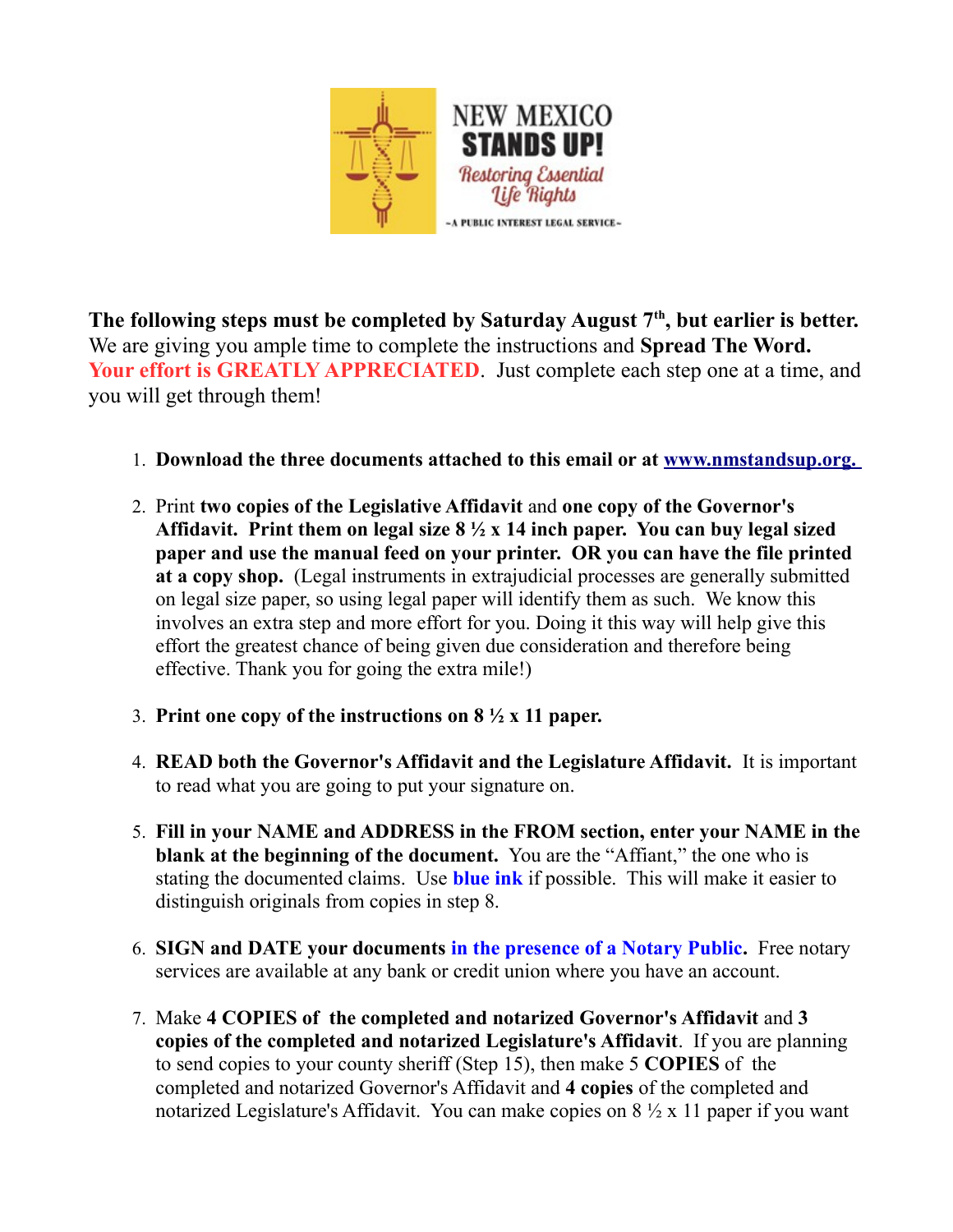to, but you'll have to use a reduction of 78% on the copier to get the legal document to fit on standard paper. If that is confusing for you, make all copies on legal size paper.

## 8. **MAIL COPIES OF DOCUMENTS AS FOLLOWS. (Mailing addresses provided below.):**

- a) Mail the **Original Governor's Affidavit** and a **copy of the Legislature's Affidavit** to Governor Michelle Lujan Grisham CERTIFIED MAIL with RETURN RECEIPT in one envelope.
- b) Mail an **Original Legislature's Affidavit** and a **copy of the Governor's Affidavit** to Speaker of the House Brian Egolf CERTIFIED MAIL with RETURN RECEIPT in one envelope.
- c) Mail an **Original Legislature's Affidavit** and a **copy of the Governor's Affa\idavit** to President Pro Tempore Mimi Stewart CERTIFIED MAIL with RETURN RECEIPT in one envelope.
- d) Mail **copies of both Affidavits** to Attorney General Hector Balderas via CERTIFIED MAIL with RETURN RECEIPT in one envelope.
- e) **Why send certified mail return receipt?** It is important to have a record of what was sent, when it was mailed, and when it was received **because the documents have legal consequences for the recipients.**
- 9. Keep a **copy of both signed Affidavits** for yourself. Keep the certified mail receipts with your copy of the documents.
- 10.If you want to send affidavits from multiple people to any of the recipients in one envelope or even a Priority Mail Flat Rate Mailer or Box in order to save on mailing costs, **be sure to record the Certified Mail tracking number**, found on the certified mail form, on your copy of any documents (the copy that you are keeping) that were included in the group mailing.
- 11.**Please take a photo of your envelopes laid out** and send photo in an email **[remedy.nmstandsup@protonmail.com.](mailto:remedy.nmstandsup@protonmailcom)** We want to track how many are being mailed. If you do a group mailing, please let us know how many document sets are included in the group mailing.
- 12.**SHARE this action! Send to your contacts! Post to Social media!**
- 13.**When you receive a Return Receipt, email [remedy.nmstandsup@protonmail.com](mailto:remedy.nmstandsup@protonmailcom)** to let us know. We need to know when the respondents are served by mail so we can time the next step of this action.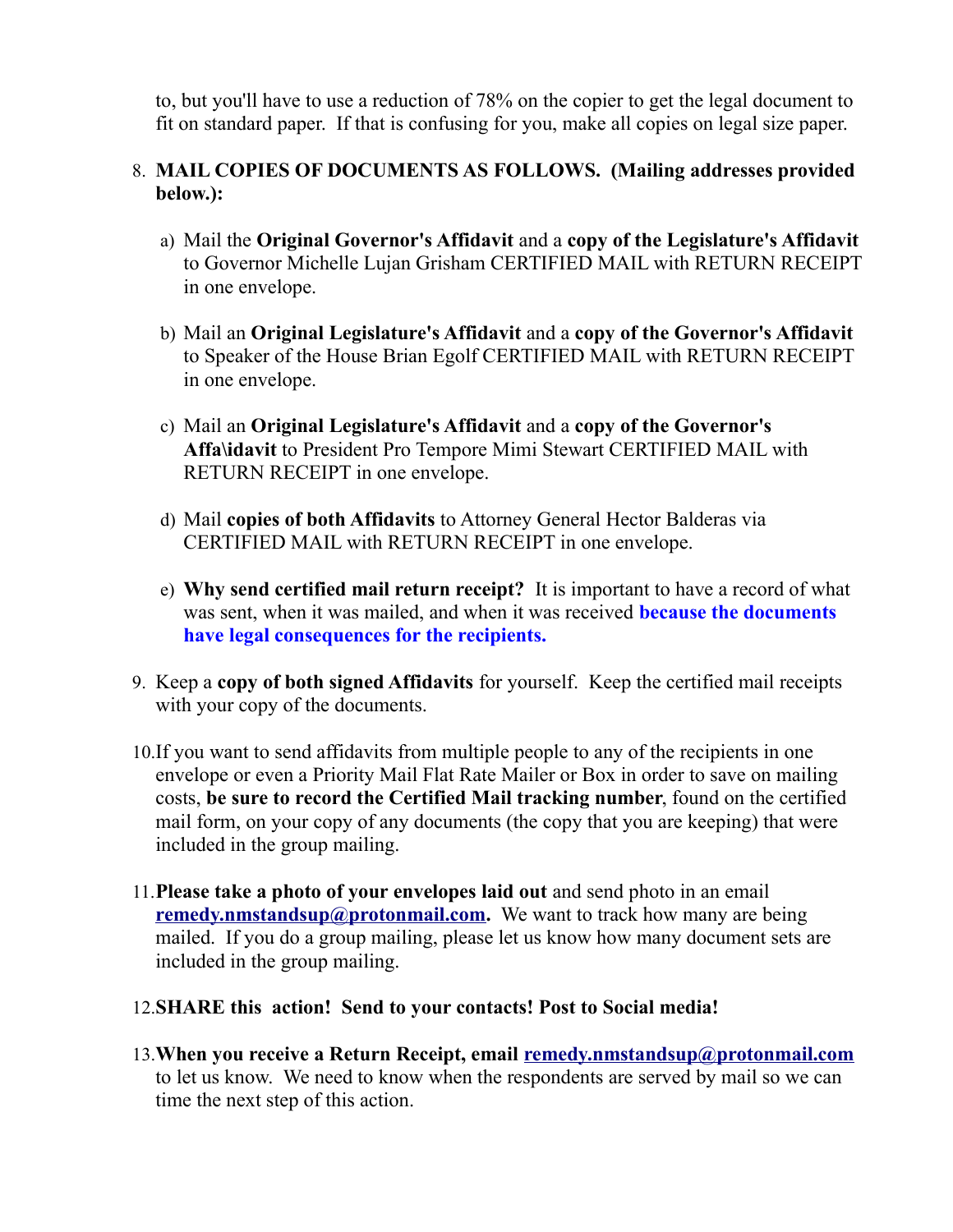- 14.If you receive a response from any of the served parties, please scan and email the response to **[remedy.nmstandsup@protonmail.com.](mailto:remedy.nmstandsup@protonmail.com)**
- 15.**EXTRA CREDIT: Send a copy of your signed Affidavits to your county sheriff. You can find sheriff mailing addresses here: [http://nmsheriffs.org/new-mexico](http://nmsheriffs.org/new-mexico-county-sheriffs/)[county-sheriffs/.](http://nmsheriffs.org/new-mexico-county-sheriffs/)** If you take this step, handwrite the sheriff's name and address on your documents in the space provided.
- 16.**OPTIONAL BONUS ACTION:** If you are able, **scan the signed documents and email to all state legislators. Subject Line: Notices to Governor and the Legislature.** You'll find email adresses below, grouped into clusters of 10, that can be cut and paste into the BCC field of your email. (You should be able to cut and paste from this pdf file. If you cannot, email remedy.nmstandsup.org and the email addresses can be sent to you as a .doc file.)

## **MAILING ADDRESSES:**

Governor Michelle Lujan Grisham State Capitol, Room 400 490 Old Santa Fe Trail Santa Fe, NM 87501

Speaker of the House Brian Egolf State Capitol, Suite 104 490 Old Santa Fe Trail Santa Fe, NM 87501

President Pro Tempore Mimi Stewart 313 Moon Street NE Albuquerque, NM 87123

Attorney General Hector Balderas P.O. Drawer 1508 Santa Fe, NM 87504-1508

## **LEGISLATURE EMAIL ADDRESSES:**

jamesstrickler@msn.com, RYAN@LANEFORLIBERTY.COM, anthony.allison@nmlegis.gov, dwonda.johnson@nmlegis.gov, roddmontoya@gmail.com, alonzo.baldonado@nmlegis.gov, patricia.lundstrom@nmlegis.gov, romero@nmlegis.gov, javier.martinez@nmlegis.gov, [BRITTNEYFORNEWMEXICO@GMAIL.COM](mailto:BRITTNEYFORNEWMEXICO@GMAIL.COM)

pat.roybalcaballero@nmlegis.gov, miguel.garcia@nmlegis.gov, dayan.hochman-vigil@nmlegis.gov, antonio.maestas@nmlegis.gov, deborah.armstrong@nmlegis.gov, gail@gailchasey.com,